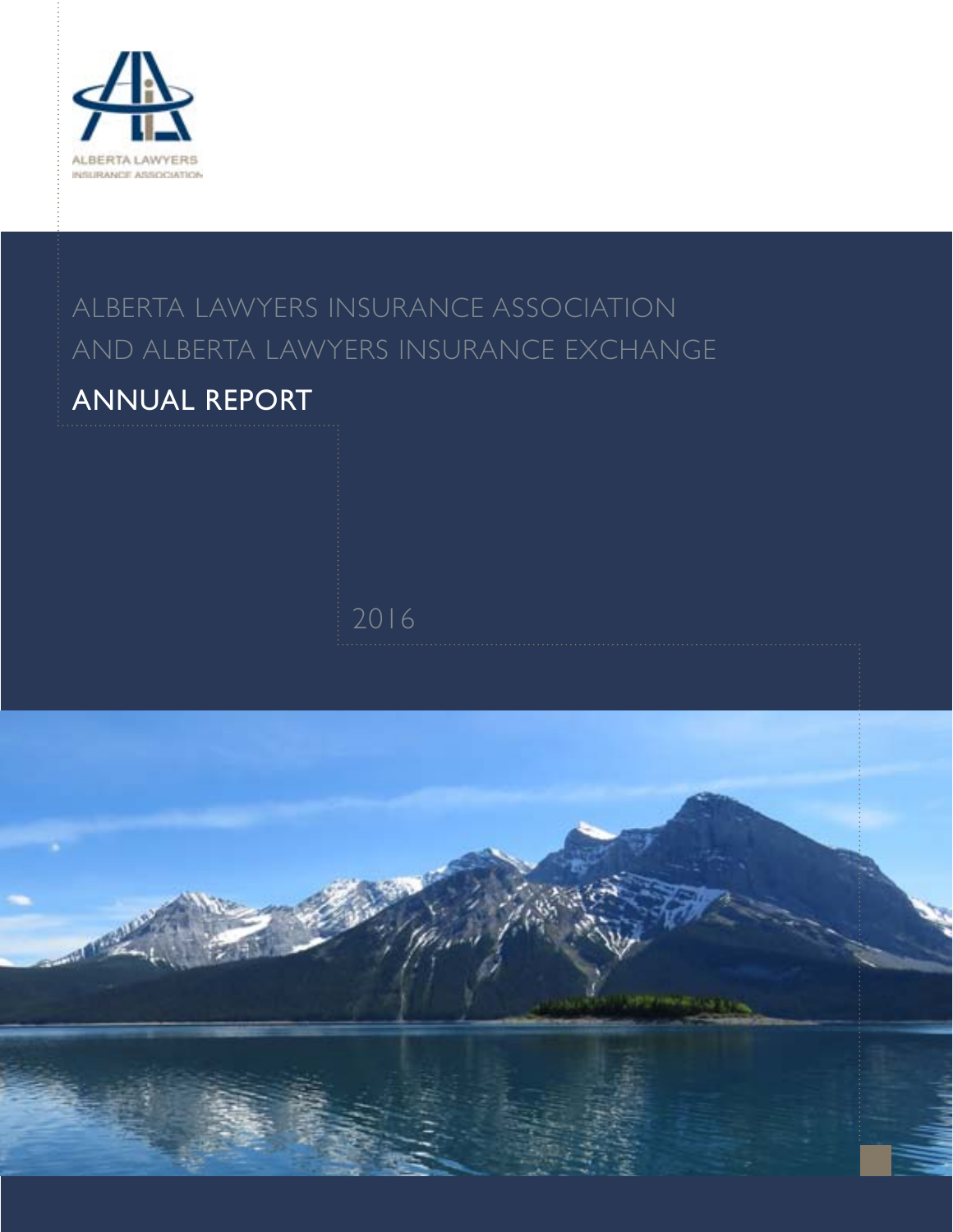**Click** to watch the **2016 ALIA & ALIEX Annual Report video**, featuring:

- David Weyant, QC, Principal Attorney for ALIEX and Chief Operating Officer and Director of Insurance for ALIA, and
- Steve Raby, QC, ALIEX Advisory Board Chair and ALIA President, Chief Executive Officer and Chairman.

 *2016 was a challenging year for the insurance program, with its investment income down and claims against insured lawyers up.*

1

 $\blacksquare$ 

 $\blacktriangleright$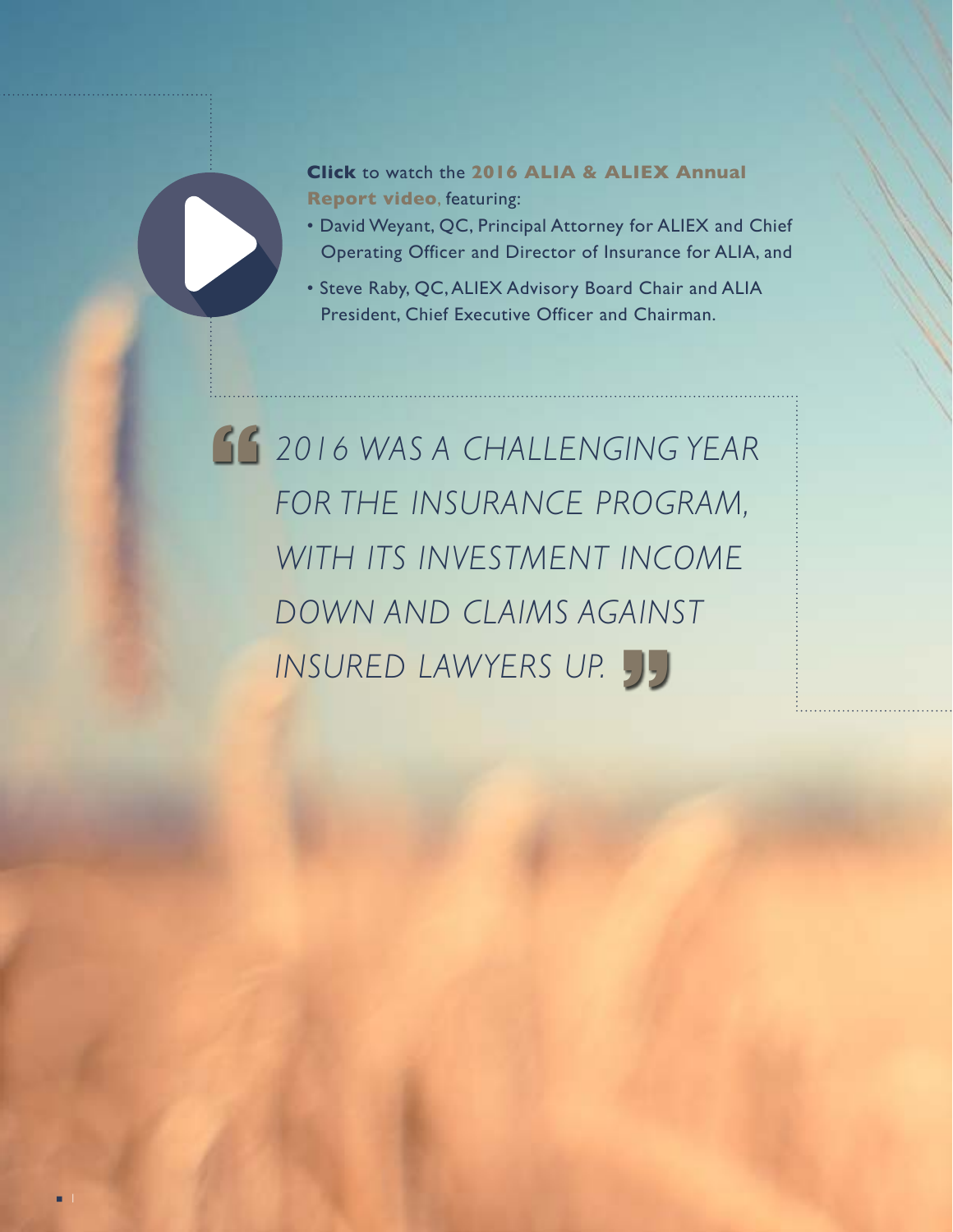## Who We Are and What We Do

The *Legal Profession Act* requires the Law Society of Alberta to establish and maintain an insurance program for lawyers. Every Alberta lawyer in private practice (approximately 6,600) must purchase a base level of both professional liability insurance coverage and misappropriation insurance, with the purchase of excess coverage by individual lawyers or law firms being voluntary.

The insurance program provides protection to those lawyers and compensation to persons who have suffered financial losses due to certain covered actions of the insured lawyers.

The insured lawyers finance compensation of victims directly through annual levies. As the insurance program operates on a non-profit basis, every dollar collected by the program is used to operate the insurance program including payment of claims involving Alberta lawyers.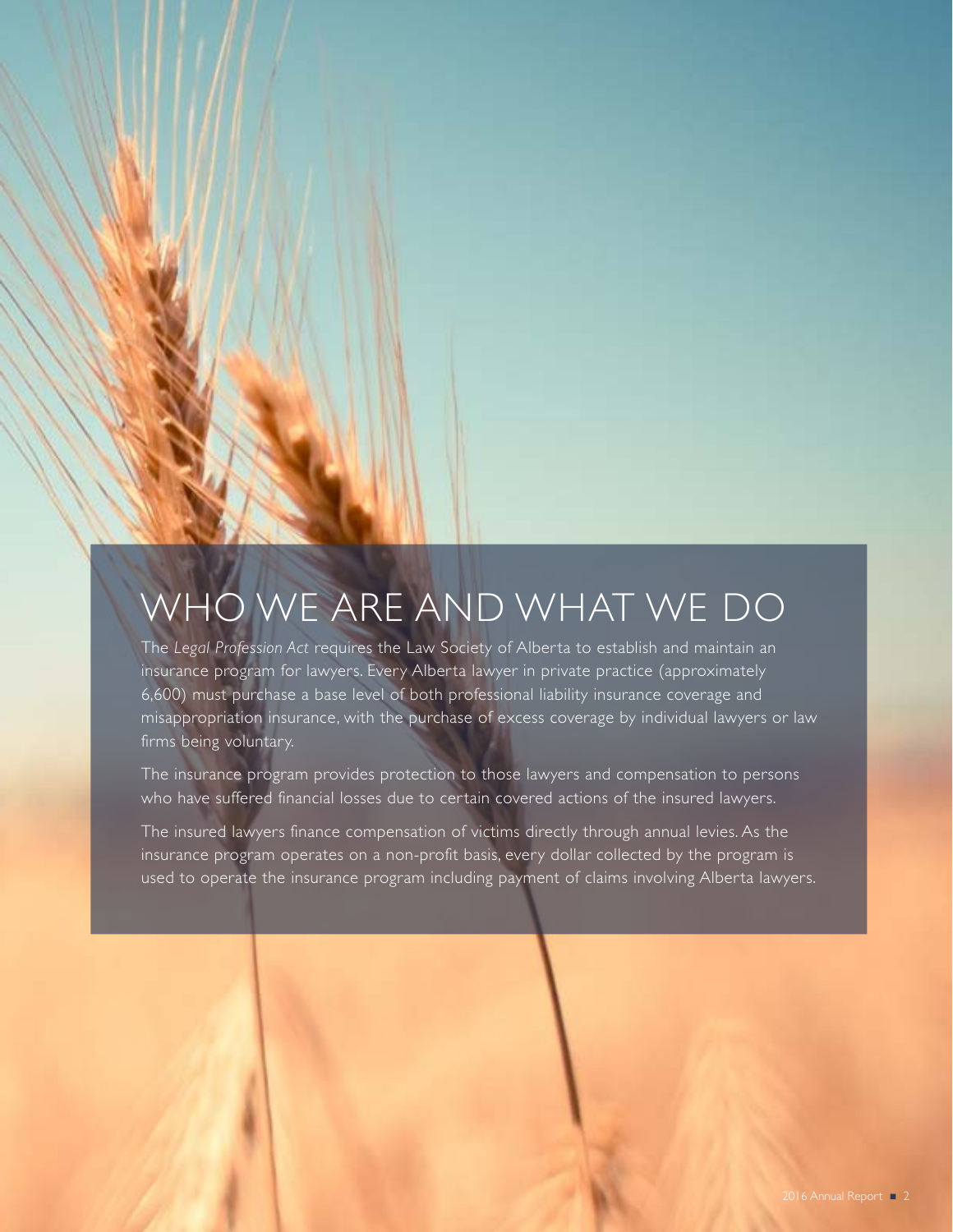# About ALIA

Established in 1988, the Alberta Lawyers Insurance Association (ALIA) is a subsidiary corporation of the Law Society of Alberta.

It is the member-funded, non-profit corporation that manages the insurance program including the receipt and examination of claims, settlement of claims, and hiring of external lawyers to litigate claims, when required.

ALIA also acts as the Principal Attorney of the Alberta Lawyers Insurance Exchange (ALIEX).

Built on the pillars of risk management and loss prevention, the insurance program provides insurance coverage comprised of two primary components:

• Part A: professional liability insurance (similar to malpractice insurance); and

• Part B: "trust safety" or misappropriation insurance that may provide compensation to members of the public whose money or other property has been misappropriated or wrongfully converted by insured lawyers during their practice as barristers and solicitors.

Excess coverage is voluntary and is available through various providers, including the [Canadian Lawyers Insurance Association](http://www.clia.ca), for those lawyers desiring more than the minimum mandatory \$1 million in professional liability insurance provided through ALIEX.

## About ALIEX

In 2014, ALIEX was established by ALIA, the Law Society of Alberta, and the insured members of the Law Society of Alberta.

ALIEX is a reciprocal insurance exchange created pursuant to the *Insurance Act* (Alberta), and is licensed and regulated by the Alberta Superintendent of Insurance. The Superintendent of Insurance regulates reciprocal insurance exchanges as if they were provincial insurance companies and requires the operations of the reciprocal to be overseen by a board that must conduct itself as if it were a corporate board. ALIEX has a fully-functional board that operates in a corporate governance capacity.

ALIEX now underwrites the insurance policy administered by ALIA.

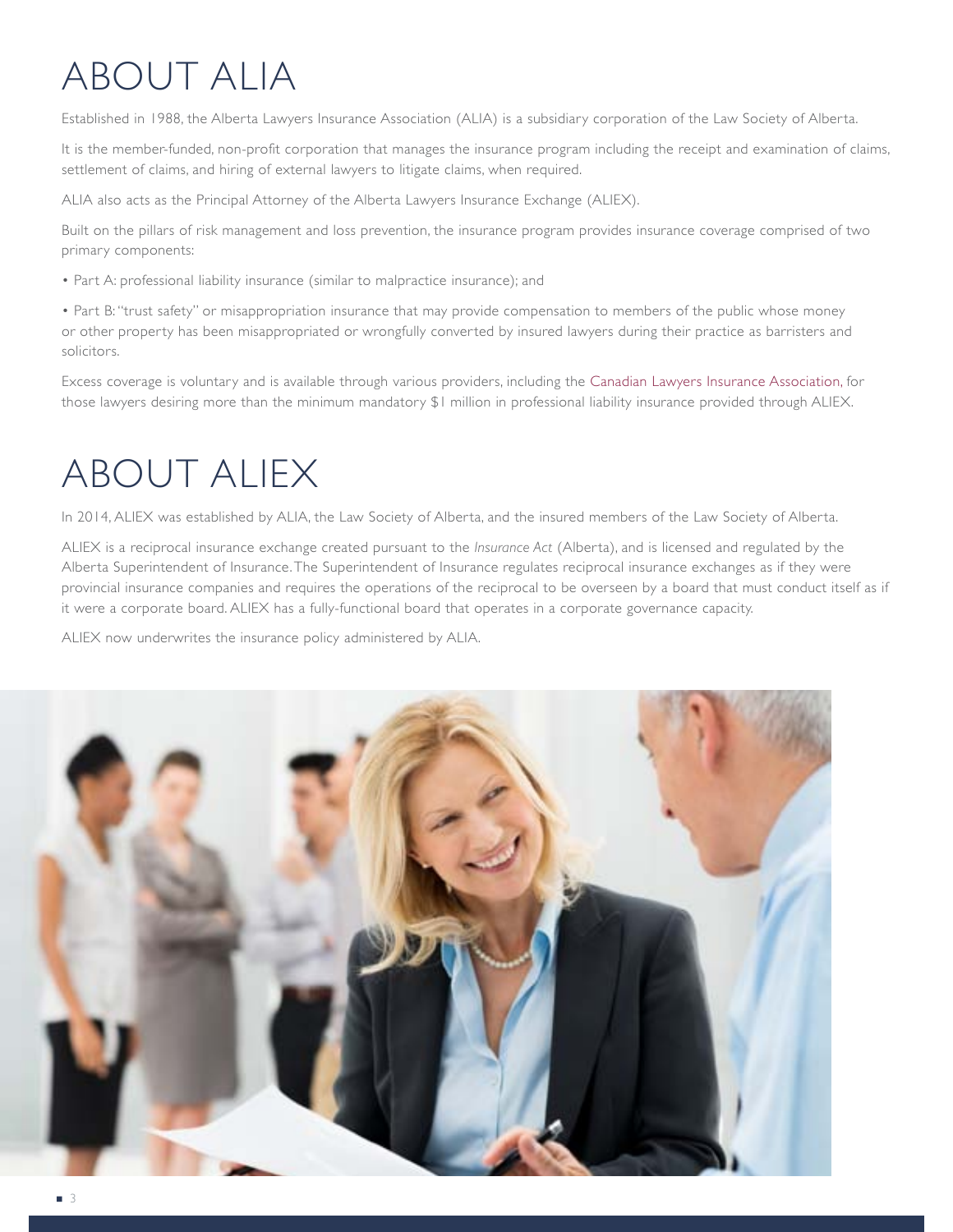ALIA and ALIEX subscribe to and honour the Law Society of Alberta's values:

- Integrity honest and ethical behavior.
- Transparency open and clear processes and communications.
- Fairness fair and consistent treatment of people.
- Competency best practices, high standards and pursuit of excellence.
- Independence independent and independently regulated legal profession.
- Respect inclusion, diversity and equity in the profession and in the Law Society.

### Mission

Provide the best form of financial protection to lawyers and the public, at the optimum cost.

### Vision

The Law Society of Alberta's indemnity programs will be recognized as a leading model for protecting lawyers and the public.

### Strategic Goals

1. Model Indemnity Program. Create and maintain indemnity programs with stable assessment levies that,

- provide coverage for lawyers and fairly compensate clients and others if lawyers are found liable for negligence; and
- provide protection to the public if there is misappropriation by a lawyer of trust property;
- 2. Loss Prevention & Risk Management. Work collaboratively with the Law Society to build and deliver a robust loss prevention and risk management program for Alberta lawyers.
- 3. Confidence. Reinforce the confidence of the public, profession and other stakeholders in the Law Society's indemnity programs.
- 4. Organizational Culture & Capacity. Ensure ALIA / ALIEX has the required organizational infrastructure, business supports and high-performance culture in place to achieve its mission and strategic goals.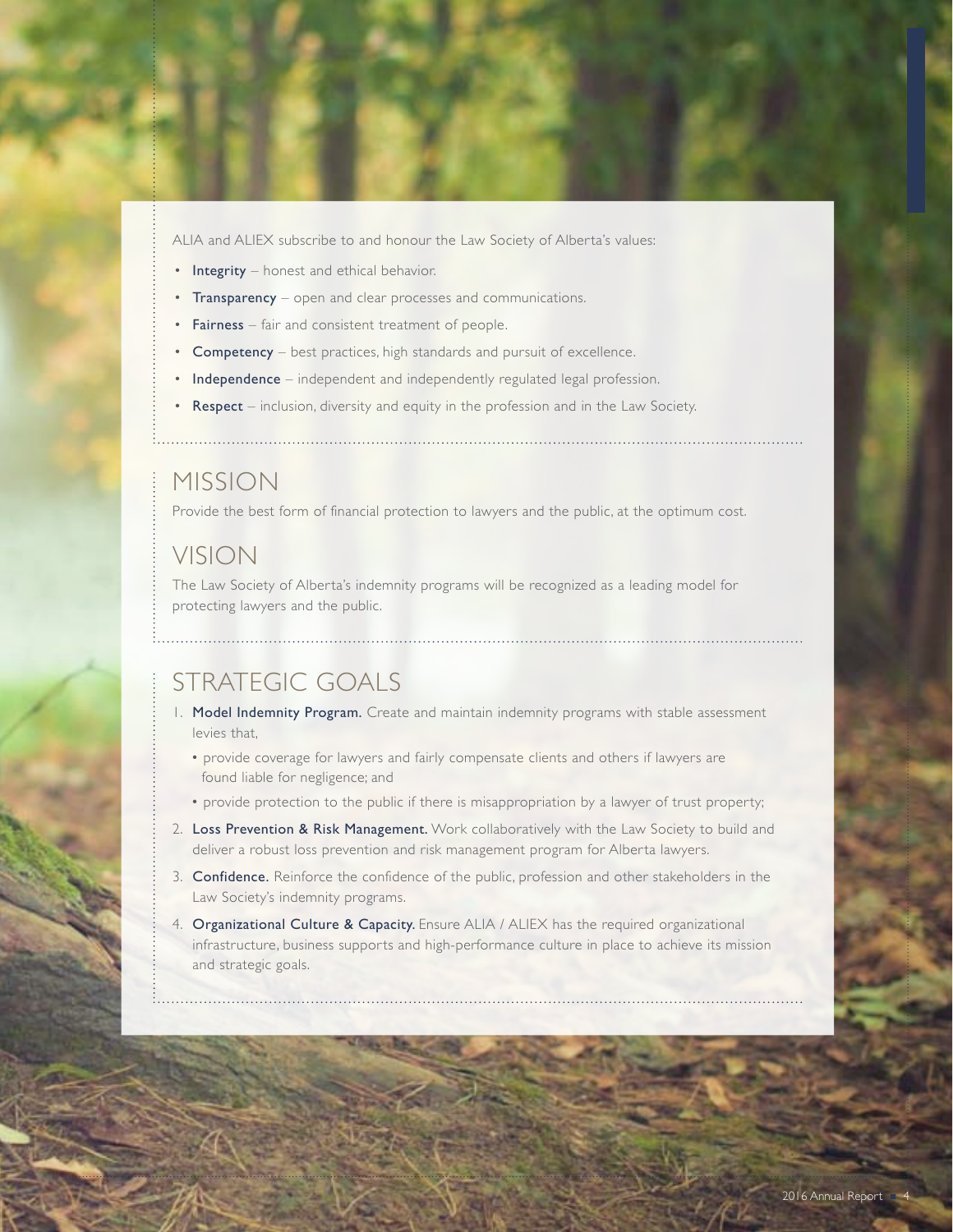## New COO Welcome

In August of 2016, ALIA had the pleasure of welcoming David Weyant, QC as its Director of Insurance and its first Chief Operating Officer. David also became the Principal Attorney for ALIEX.

David is responsible for ensuring the availability of an affordable, reliable and sustainable insurance program for lawyers in Alberta, and fostering relationships with government, legal stakeholders and the insurance industry.

David has extensive experience in leadership and risk management as well as professional liability insurance from his 26 years' combined experience as Senior Vice President and General Counsel at Alberta Health Services, where he was responsible for the insurance program of one of Canada's largest corporations, and as a lawyer in private practice (including working as a sole practitioner, in a boutique and in a large international firm). He has strong financial acumen and a strong background in governance. He is a certified Director (ICD.D) and has previously served on a healthcare insurance reciprocal board in Alberta. He is currently the Chair of the Banff Centre's Board of Governors.

David obtained his Bachelor's Degree from the University of Calgary before receiving his JD from the University of Saskatchewan and MBAs from Queen's and Cornell universities. He received his QC in 2004.

### Meet the ALIEX advisory Board

The ALIEX Advisory Board is comprised of nine Directors, each serving terms of up to three years with the option for reappointment.

Each of the Directors is appointed by the Benchers and the Board reports to the Benchers, through the Board's Chair.

The Board is responsible for ensuring that ALIEX operates in accordance with the Rules of the Law Society of Alberta, the ALIEX Subscribers Agreement, the policies of the Alberta Superintendent of Insurance and all other relevant governing documents and policies. The Board is also responsible for compliance with the requirements of the *Insurance Act* (Alberta) and all other applicable legislation.

The Board oversees the professional liability and misappropriation insurance programs and provides financial oversight for the insurance program, including approval of ALIEX's budget and financial statements, and supervises the management, administration and investments of the insurance program fund.

Further, the Board reviews the draft budget and financial statements of ALIA and makes recommendations for approval to the ALIA Board of Directors, as well as undertaking certain governance functions on behalf of ALIA.

#### **ALIEX Advisory Board Members:**

- Nancy Dilts, OC
- Carsten Jensen, QC
- Anne Kirker, QC, (Claims Committee Chair)
- Doug McKenzie, CA (Audit Committee Chair)
- Larry Ohlhauser, MD (Board Vice-Chair)
- **Principal Attorney**

ALIA acting through David Weyant, QC

**Auditors of the Exchange** PricewaterhouseCoopers

**Investment Manager**

Mawer Investment Management Ltd.

**Actuary**  André Normandin

- Steve Raby, QC (Board Chair and Executive Committee Chair)
- Dale Spackman, QC
- Don Thompson, QC
- Kathleen Waters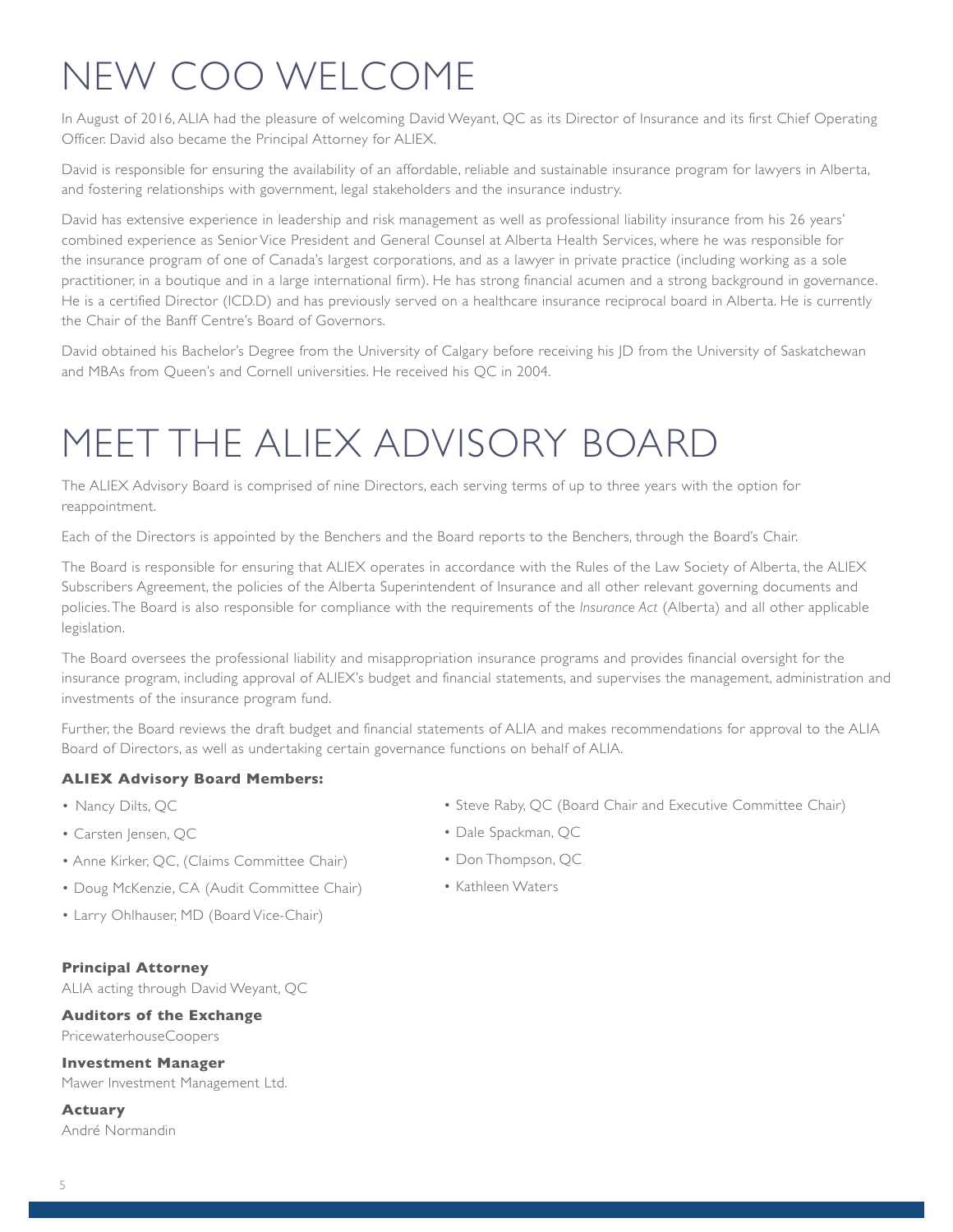

### Meet the ALIA Board

The ALIA Board is comprised of four *ex officio* Directors.

The ALIA Board is responsible for overseeing the operations of the insurance program, to the extent that such responsibility has not been transferred to the ALIEX Advisory Board.

#### **ALIA Board Members:**

- Steve Raby, QC, Chair
- Don Thompson, QC
- Drew Thomson
- David Weyant, QC

### financials

By a Management Arrangement between ALIA and the Law Society of Alberta, the Law Society's management is responsible for the preparation and fair presentation of annual financial statements on behalf of ALIA/ALIEX in accordance with Canadian accounting standards for not-for-profit organizations.

To assist management in fulfilling its responsibilities, internal controls are in place to provide reasonable assurance that the financial statements are accurate and reliable. The financial statements are then approved by the ALIEX Advisory Board and submitted to the Superintendent of Insurance Alberta for review.

The ALIEX Advisory Board and the ALIA Board appoint external auditors each year to audit the financial records and internal controls of ALIA/ALIEX and to express an opinion as to the fair presentation of the financial statements in accordance with the relevant accounting standards.

Our 2016 Financial Statements, as well as past statements are on our [website](https://www.lawsociety.ab.ca/lawyers-and-students/alberta-lawyers-insurance-association/financial-reports/).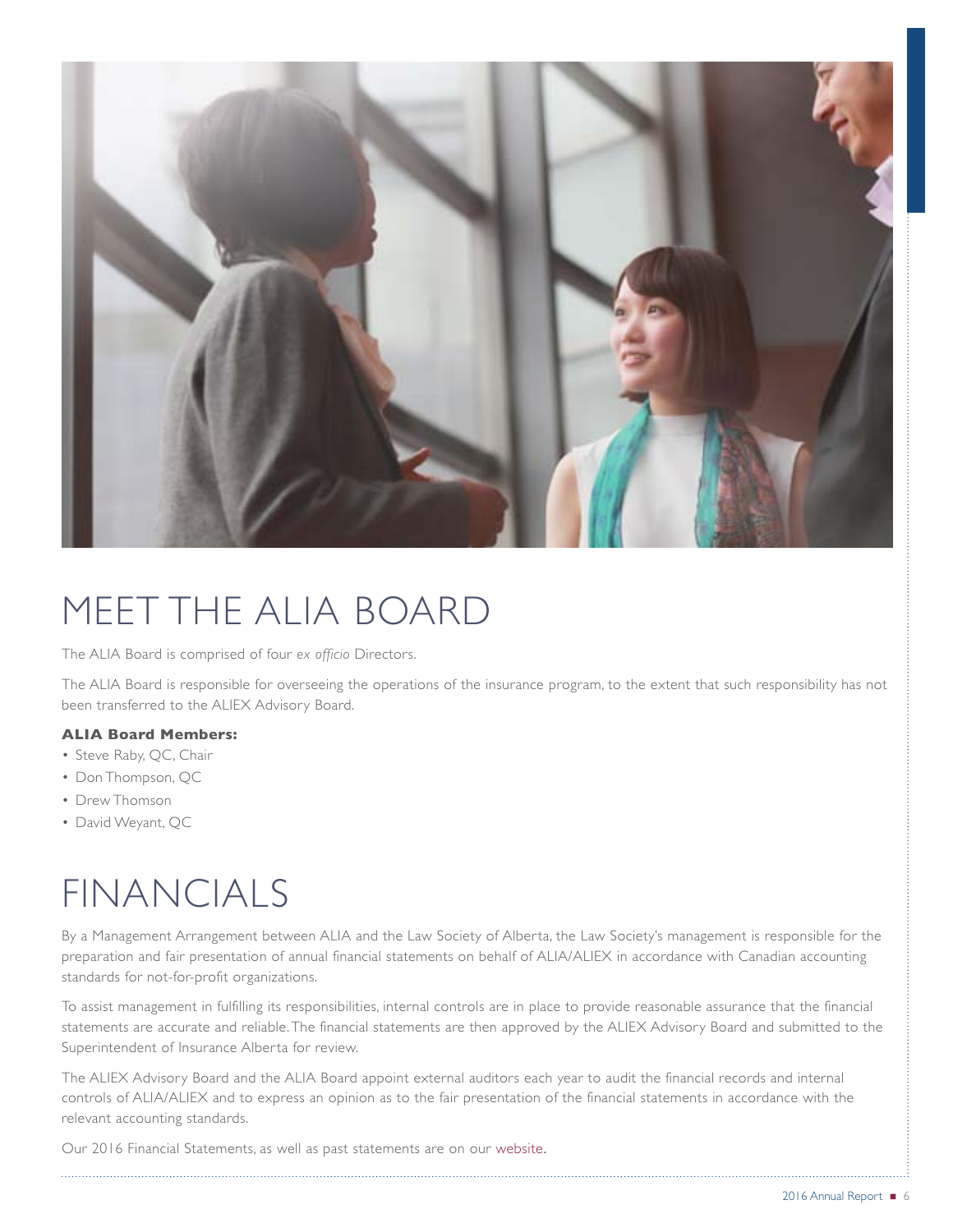# Claims Overview

ALIA's insurance program covers certain intentional and unintentional acts of insured lawyers that cause losses to clients or other members of the public. When a client or other member of the public feels that the actions of an insured lawyer have caused a financial loss to them, the client (or other member of the public) may seek compensation by reporting it to ALIA in the form of a "claim". Similarly, lawyers are obliged to report such potential losses to ALIA as a claim on behalf of their client (or other member of the public).

In 2016\*, there were a total of 762 claims reported to ALIA compared to our actuary's projection of 700 claims. ALIA paid out \$22,904,205 total claims dollars incurred in 2016, which is a 4.33 per cent decline from 2015.

(\*Numbers are based on Policy Year – July 1, 2015 – June 30, 2016)

## Reason/Cause for Claims

Communication and practice management issues between lawyers and clients continue to be a primary cause of claims in 2016, which is a trend we have seen over the last five years.

The number of claims arising out of lawyers missing limitation periods and/or delay in an action (failing to significantly advance an action in a timely manner) continues to rise. This is particularly troubling as these costly errors are often easily avoidable by the lawyer with carriage of the matter.

Part A or "Professional Liability Insurance" claims from 2014 to 2016.

| REASON / CAUSE FOR EACH CLAIM (EXAMPLE IN BRACKETS)         | 2016  | 2015  | 2014 |
|-------------------------------------------------------------|-------|-------|------|
| Communication (failure to follow client instructions)       | 36%   | 38%   | 42%  |
| System/Procedures/Administrative (clerical errors)          | 30%   | 35%   | 31%  |
| Law (failure to know or apply the law)                      | 18%   | 14%   | 12%  |
| Conflict (issues involving client representation)           | 9%    | 5%    | 5%   |
| Delegation/Supervision (inadequate oversight of legal team) | 3%    | 5%    | 5%   |
| Investment Schemes                                          | $0\%$ | 0%    | 2%   |
| Mortgage Fraud                                              | $0\%$ | $1\%$ | 6%   |
| Fee dispute                                                 | 3%    | $1\%$ | 1%   |
| Fraud by client/other party dispute                         | 1%    | $1\%$ | 1%   |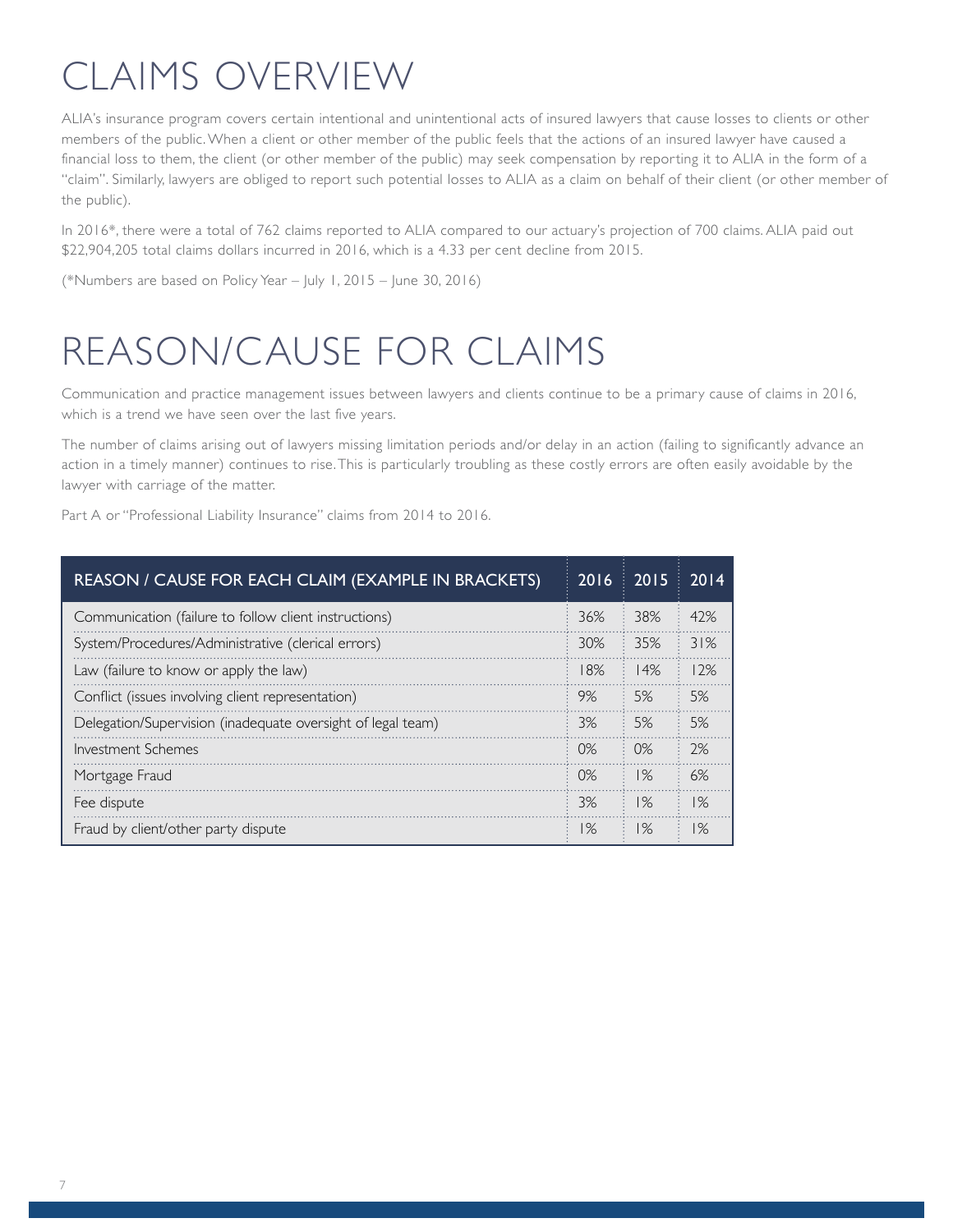



- Commercial & Corporate (87)
- Civil Litigation Auto (49)
- Estate Planning & Admin (41)
- $\blacksquare$  Other (77)